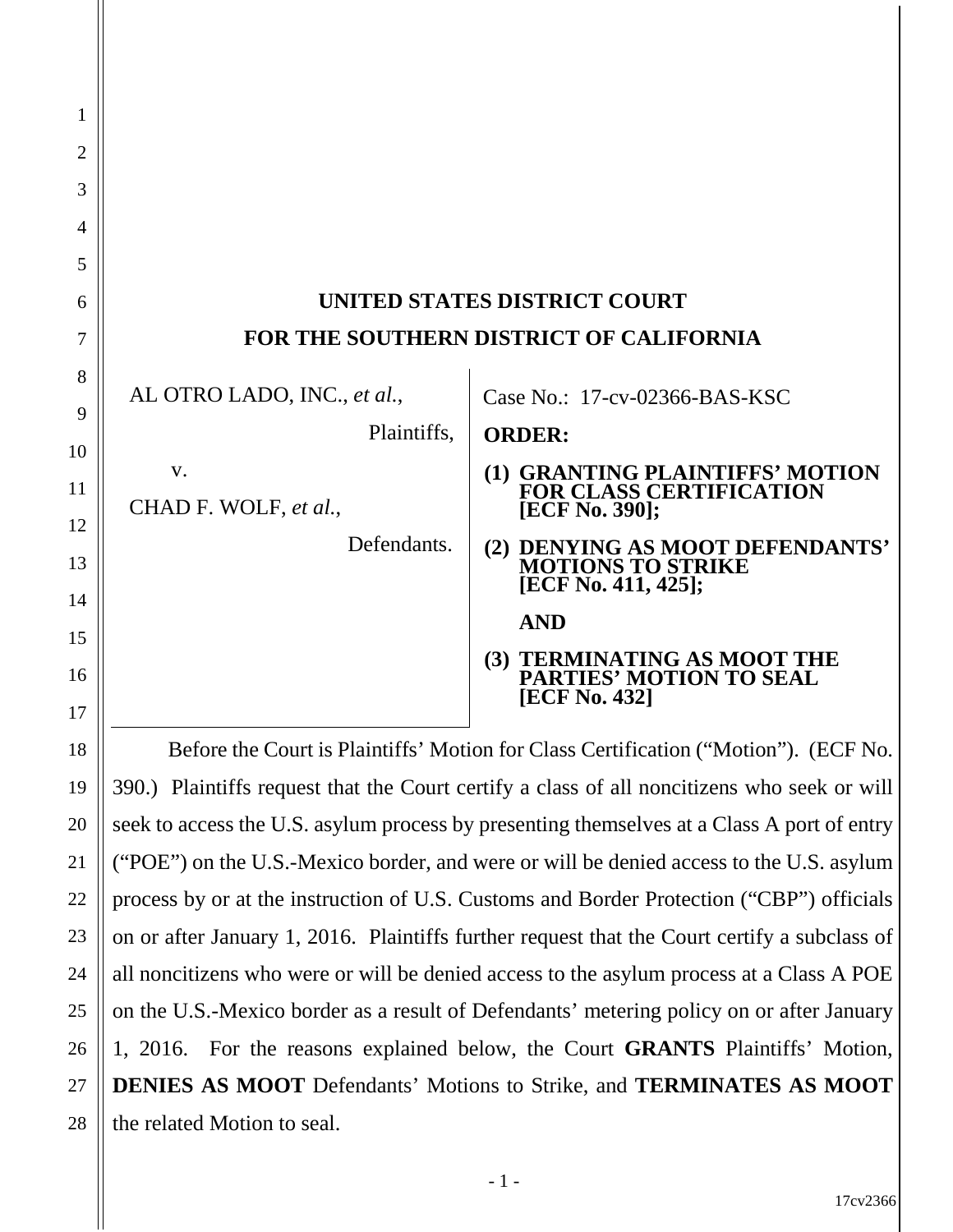### **I. RELEVANT BACKGROUND**

On November 13, 2018, Plaintiffs filed the operative Second Amended Complaint ("SAC") in this action seeking class-wide injunctive and declaratory relief regarding CBP's purported pattern and practice of systematically denying asylum seekers access to the asylum process along the U.S.-Mexico border. (*See* ECF No. 189.) Specifically, Plaintiffs claim that "CBP refused to inspect and process" asylum-seekers in accordance with the governing statute, which requires CBP officers to refer for an interview by an asylum officer any noncitizens who arrive at POEs and "indicate an intention to apply for asylum." (Mem. of P. & A. in supp. of Mot. ("Mem. of P. & A.") at 6–7, ECF No. 390-1 (citing 8 U.S.C. § 1225(b)).) Instead, Plaintiffs allege, CBP prevents asylum-seekers from accessing the asylum process on the pretext that the POEs are at capacity, when its true intent is to deter individuals from seeking asylum in the United States at all. (*Id.* at 13.)

First, Plaintiffs claim that in 2016, CBP officers engaged in "various means to turn back asylum seekers arriving at Class A POEs on the U.S.-Mexico border"—including lies, threats, intimidation and coercion, verbal abuse, physical force or obstruction, delays and denials, and racial discrimination. (Mem. of P. & A. at 7; *see also* SAC ¶ 2.) Second, Plaintiffs contend that as early as May 2016, Defendants began implementing a policy to restrict the flow of asylum seekers at the San Ysidro POE. (SAC ¶ 51.) Pursuant to this policy, CBP coordinates with the Government of Mexico to "control the flow" of asylum applicants by limiting the number of intakes performed daily at POEs. (*Id.* ¶ 52.) Noncitizens who attempt to seek asylum at POEs outside certain "intake periods" are given "numbers with intake dates" and told to "remain in-line in Mexico" until their number is called—a practice referred to as "metering."<sup>1</sup> (*Id.*  $\P$  52–53.) Plaintiffs allege that CBP has been metering asylum-seekers border-wide since November 2016. (*Id.* ¶¶ 55–57.)

Ultimately, according to Plaintiffs, Defendants announced the existence of a "Turnback Policy" in spring 2018 "mandating that lower-level officials directly or

- 2 -

<sup>&</sup>lt;sup>1</sup> This process is also referred to as "queue management." (Defs.' Opp'n to Mot. ("Opp'n") at 8, ECF No. 406.)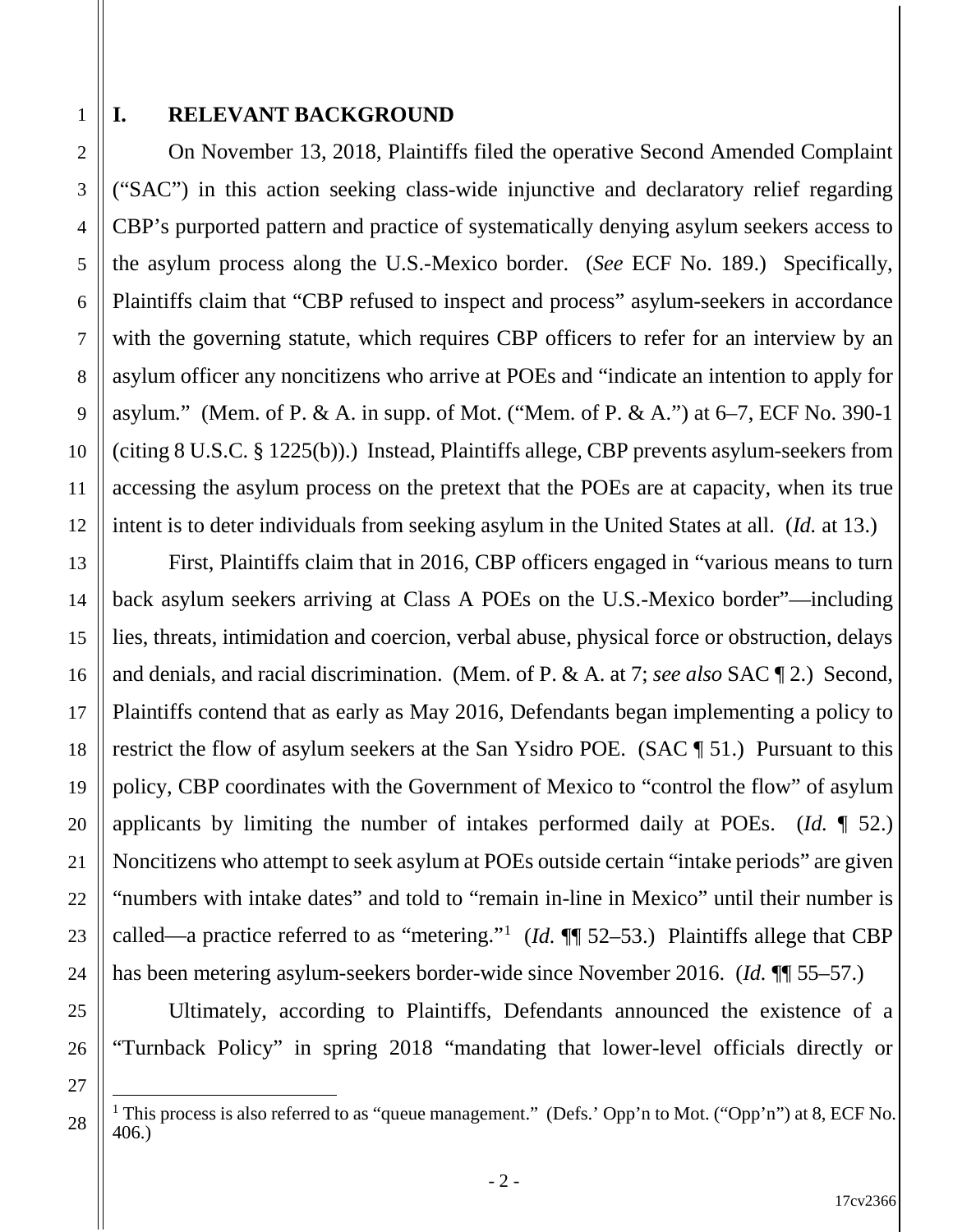constructively turn back asylum seekers at the border," including through pretextual assertions that POEs lack capacity to process asylum seekers. (SAC ¶¶ 3, 61–62, 65; *see also* Metering Guidance, Ex. 1 to Defs.' Opp'n to Mot., ECF No. 406-2.) Per this Metering Guidance, CBP officers instruct asylum-seekers "to wait on the bridge, in the preinspection area, or at a shelter until there is adequate space at the POE" or inform them that they cannot be processed because the POE is "full" or "at capacity." (SAC ¶ 3; Metering Guidance at 1.)

1

2

3

4

5

6

7

8

9

10

11

12

13

14

15

16

17

18

19

20

21

Plaintiffs claim that CBP "continued to buttress the Turnback Policy" with the other unlawful tactics, some of which were implemented independently of the Turnback Policy, while others were "part of or incident to the Turnback Policy." (SAC  $\P$  62, 84.) In sum, Plaintiffs' allege that CBP officials commit the following acts to further their goal of restricting access to the asylum process:

- 1) Misrepresent the state of the law, asylum-seekers' eligibility, prerequisites for asylum claims, or POE capacity (*id.* ¶ 85) 2 ;
- 2) Threaten to detain, deport, arrest, ban, bring criminal charges against, or physically harm asylum-seekers, or threaten to separate them from their children, if they continue to pursue their asylum claims  $(id, \P \ 87)^3;$
- 3) Verbally and physically abuse asylum seekers  $(id, \P \ 89)^4$ ;
- 4) Coerce asylum seekers into recanting their alleged credible fear on video or

<sup>22</sup> 23 24 25 2 (*See* Decl. of Abigail Doe ¶¶ 13, 15, Ex. 9 to Decl. of Stephen Medlock ("Medlock Decl."), ECF No. 390-11; Decl. of Beatrice Doe ¶¶ 10–12, 24, Ex. 10 to Medlock Decl., ECF No. 390-12; Decl. of Carolina Doe  $\P$  18, 20, Ex. 11 to Medlock Decl., ECF No. 390-13; Decl. of Dinora Doe  $\P$  9, 12, Ex. 12 to Medlock Decl., ECF No. 390-14; Decl. of Ingrid Doe ¶¶ 15, 17, Ex. 13 to Medlock Decl., ECF No. 390-15; Decl. of Jose Doe ¶¶ 9, 18–19, Ex. 14 to Medlock Decl., ECF No 390-16; Decl. of Maria Doe ¶¶ 4, 9, Ex. 97 to Medlock Decl., ECF No. 390-99; *see also* Expert Report of Stephanie Leutert ("Leutert Rep.") ¶ 45, Ex. 7 to Medlock Decl., ECF No. 389-9 (attesting that turnbacks from POEs are often accompanied by messages that the U.S. was "not accepting any more people" and CBP was not "receiving people from Honduras").

<sup>26</sup> 27 <sup>3</sup> (*See* Decl. of Abigail Doe ¶¶ 14–16; Decl. of Beatrice Doe ¶¶ 16, 21, 24; Decl. of Carolina Doe ¶¶ 19– 21; Decl. of Dinora Doe  $\P\P$  16–17; Decl. of Jose Doe  $\P$  11.)

<sup>28</sup> <sup>4</sup> (*See* CBP Report of Investigation, Ex. 5 to Medlock Decl., ECF No. 389-7; Decl. of Dinora Doe ¶¶ 16– 17; Decl. of Jose Doe ¶ 11.)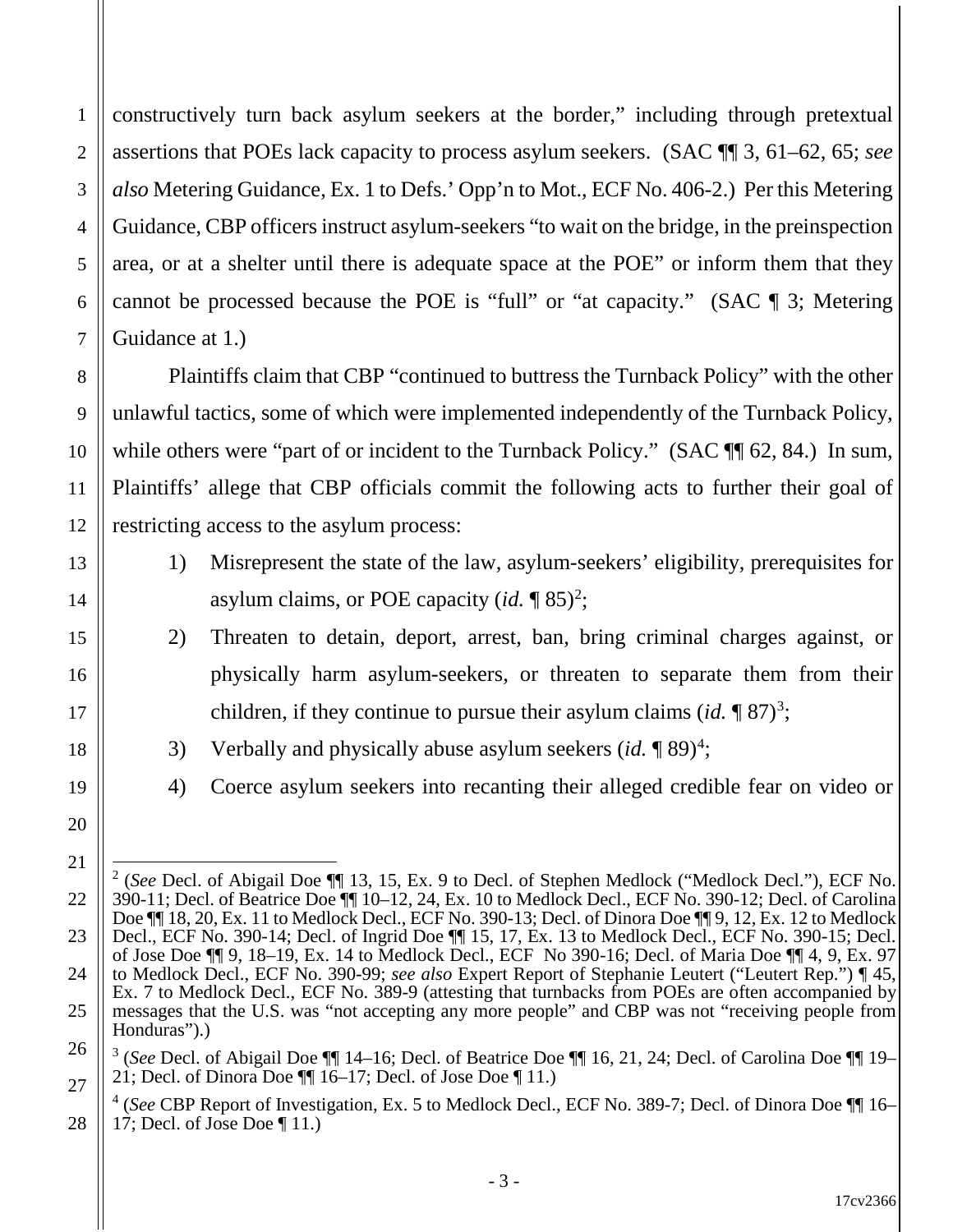withdrawing their applications for admission (*id*. 191)<sup>5</sup>;

- 5) Deny access to POEs without any explanation  $(id, \P 93)^6$ ;
- 6) Obstruct access to POEs by setting up "pre-checkpoints" that prevent asylumseekers from entering the POE building  $(id, \P 95)^7$ ;
- 7) "Meter" asylum seekers by limiting the number of individuals they process per day, "routinely tell[ing] asylum seekers approaching POEs that in order to apply for asylum, they must get on a list or get a number," and preventing asylum-seekers from coming to the POE "until their number is called which can take days, weeks or longer"  $(id, \P, 100)^8$ ;
- 8) Discriminate against certain asylum-seekers by denying access to those with darker complexion or those from certain countries (*id.*  $\P\P$  103–04).<sup>9,10</sup>

Plaintiffs argue that Defendants, through the above conduct, "single out asylum seekers for treatment that applies to no other group of individuals seeking admission to the U.S." and that no statutory authorization or other lawful justification exists for the underlying policy to turn away asylum-seekers from POEs. (Mem. of P. & A. at 1, 4, 7 (noting that it is undisputed that CBP officers must refer individuals seeking asylum for an interview with an asylum officer or place them into removal proceedings where they can raise an asylum claim before an immigration judge).)

 <sup>5</sup> (*See* Decl. of Abigail Doe ¶¶ 16–18; Decl. of Beatrice Doe ¶ 21; Decl. of Carolina Doe ¶¶ 23–27.)

<sup>6</sup> (*See* Decl. of César Doe ¶ 11, Ex. 99 to Medlock Decl., ECF No. 390-11; Decl. of Victoria Doe ¶ 11, Ex. 100 to Medlock Decl., ECF No. 390-102.)

<sup>7</sup> (*See* Decl. of Roberto Doe ¶¶ 4–5, Ex. 73 to Medlock Decl., ECF No. 390-75; Decl. of Maria Doe ¶¶ 4, 9; Decl. of Juan Doe  $\P\P$  6, 9, Ex. 101 to Medlock Decl., ECF No. 390-103; Decl. of Úrsula Doe  $\P\P$  6, 9, Ex. 102 to Medlock Decl., ECF No. 390-104; *see also* Dep. of Todd Owens 155:10–156:17, 274:7–8, Ex. 2 to Medlock Decl., ECF No. 389-4 (testifying that CBP officers were posted at the limit line or in the middle of POE bridges); March 19, 2019 email, Ex. 15 to Medlock Decl., ECF No. 390-17 (concerning dangers to CBP officers standing at bridge midpoint); Leutert Rep. ¶¶ 51, 60.)

<sup>8</sup> (*See* Decl. of Roberto Doe ¶¶ 4–5; Decl. of Maria Doe ¶ 4; Decl. of Bianca Doe ¶¶ 8–9, Ex. 98 to Medlock Decl., ECF No. 390-100; Decl. of Victoria Doe  $\P$  11; Decl. of Juan Doe  $\P$  6, 9; Decl. of Úrsula Doe  $\P$  6, 9; Decl. of Emiliana Doe ¶¶ 9–12, Ex 103 to Medlock Decl., ECF No. 390-105.)

<sup>9</sup> (*See* Leutert Rep. ¶ 45; Decl. of Dinora Doe ¶ 12.)

 $10$  The Court refers to these practices collectively as "turnbacks."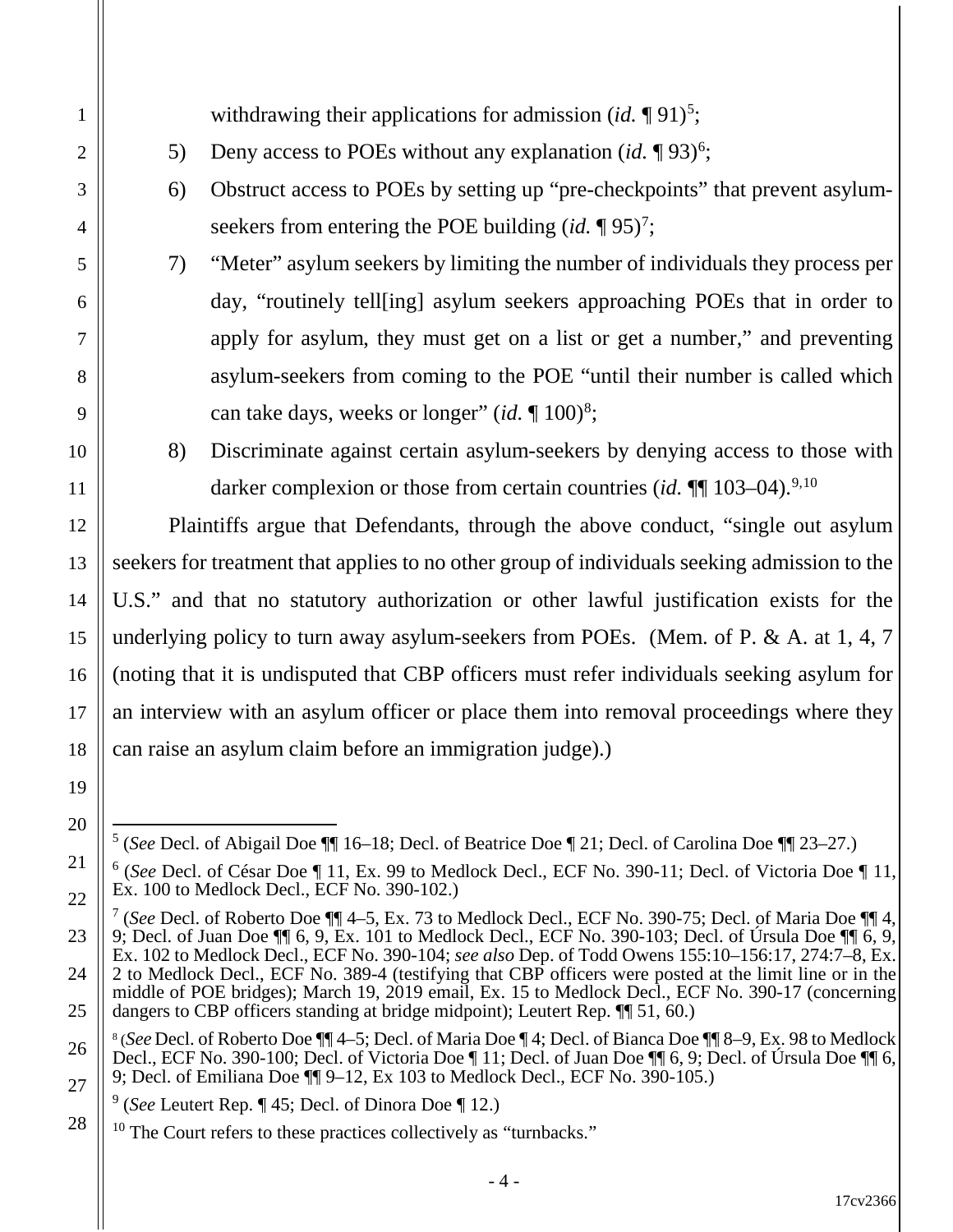Based on these assertions, Plaintiffs now bring this Motion to certify: (1) a class of asylum-seekers who were or will be denied inspection and access to the U.S. asylum process at certain POEs due to these practices; and (2) a subclass of asylum-seekers specifically denied access due to CBP's metering practices. (*Id.* at 4.) Five of the Named Plaintiffs—Plaintiffs Abigail Doe, Beatrice Doe, Carolina Doe, Dinora Doe, and Ingrid Doe—claim they were subjected to coercion or lies when CBP officials denied them access to the asylum process at various POEs. The other eight Named Plaintiffs—Roberto Doe, Maria Doe, Juan Doe, Úrsula Doe, Victoria Doe, Bianca Doe, Emiliana Doe, and César Doe—allege that they were subjected to CBP's metering policy.

10

1

2

3

4

5

6

7

8

9

11

12

13

14

15

16

17

18

19

20

21

22

23

#### **II. LEGAL STANDARD**

Federal Rule of Civil Procedure 23 governs the certification and maintenance of class actions. Plaintiffs bear the burden of demonstrating that their proposed class and subclass comport with both Rule 23(a) and (b). *Wal-Mart Stores, Inc. v. Dukes*, 564 U.S. 338, 350 (2011); *Zinser v. Accufix Res. Inst., Inc.*, 253 F.3d 1180, 1186 (9th Cir. 2001). A plaintiff whose lawsuit meets the requirements of Rule 23 has a "categorical" right "to pursue his claim as a class action." *Shady Grove Orthopedic Assocs., P.A. v. Allstate Ins.*, 559 U.S. 393, 398 (2010).

Federal courts possess broad discretion over class certification under this Rule. *Bateman v. Am. Multi-Cinema*, *Inc.*, 623 F.3d 708, 712 (9th Cir. 2010) ("The decision to grant or deny class certification is within the trial court's discretion."). A district court must take the substantive allegations of the complaint as true but is also "required to consider the nature and range of proof necessary to establish [the] allegations" of the complaint. *In re Coordinated Pretrial Proceedings in Petroleum Prod. Antitrust Litig.*, 691 F.2d 1335, 1342 (9th Cir. 1982) (citing *Blackie v. Barrack*, 524 F.2d 891, 901 n.17 (9th Cir. 1975)). A court may therefore consider evidentiary submissions as part of its Rule 23 analysis. *United Steel, Paper & Forestry, Rubber, Mfg. Energy, Allied Indus. &*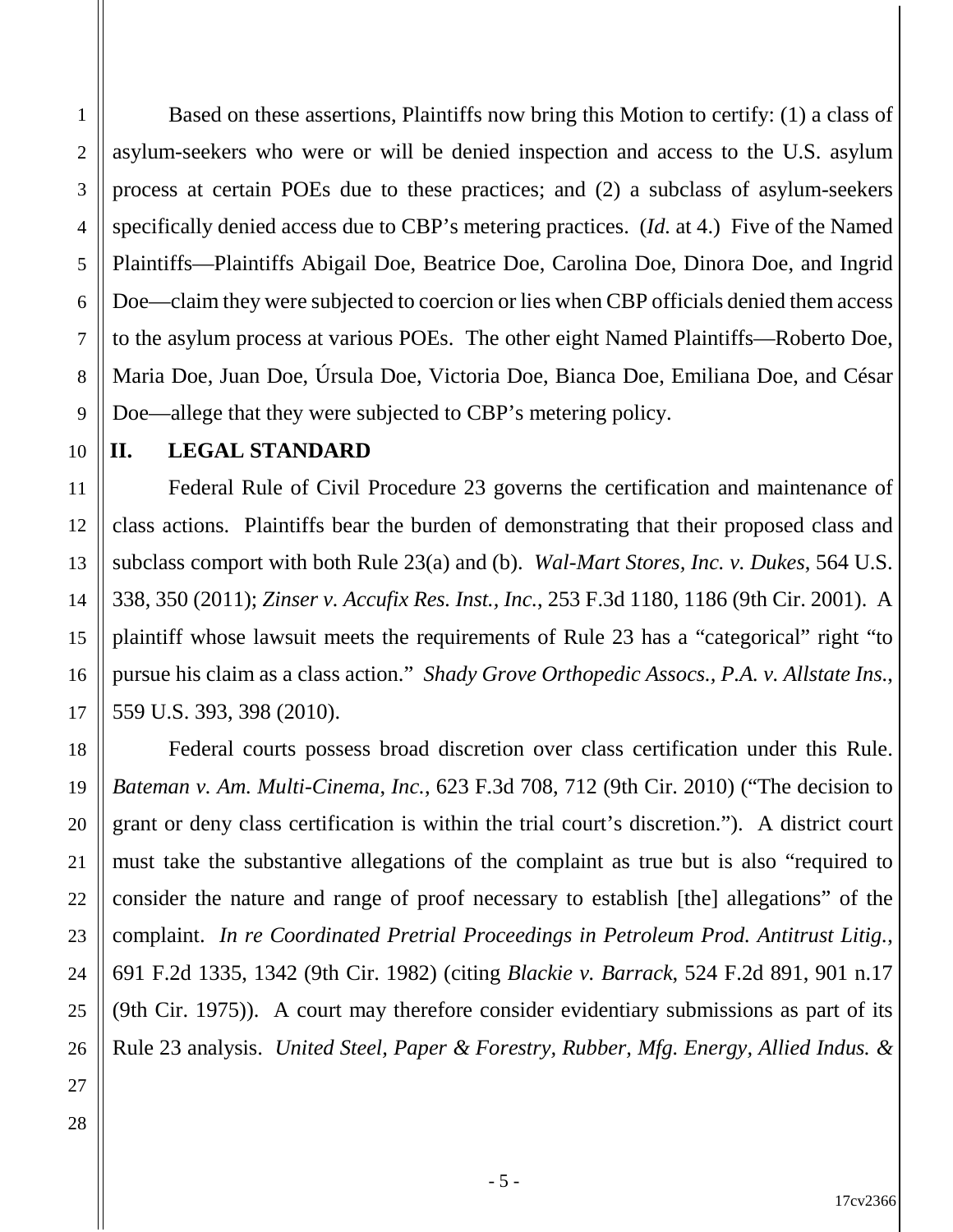*Serv. Workers Int'l Union, AFL-CIO, CLC v. ConocoPhillips Co.*, 593 F.3d 802, 810 (9th Cir. 2010).

However, a court has "no license to engage in free-ranging merits inquiries at the certification stage." *Amgen Inc. v. Conn. Ret. Plans & Tr. Funds*, 568 U.S. 455, 466 (2013). "Merits questions may be considered to the extent—but only to the extent—that they are relevant to determining whether Rule 23 prerequisites for class certification are satisfied." *Id.* at 466 (internal quotation marks omitted). Ultimately, "[t]he district court's class certification order, while important, is also preliminary" because "'[a]n order that grants or denies class certification may be altered or amended before final judgment.'" *Sali v. Corona Reg'l Med. Ctr.*, 909 F.3d 996, 1004 (9th Cir. 2018) (quoting Fed. R. Civ. P.  $23(c)(1)(C)$ .

### **III. ANALYSIS**

Plaintiffs request that the Court certify a class consisting of:

all noncitizens who seek or will seek to access the U.S. asylum process by presenting themselves at a Class A [POE] on the U.S.-Mexico border, and were or will be denied access to the U.S. asylum process by or at the instruction of [CBP] officials on or after January 1, 2016.

(Mem. of P. & A. at 1.) Plaintiffs also request that the Court certify a subclass of "all noncitizens who were or will be denied access to the U.S. asylum process at a Class A POE on the U.S.-Mexico border as a result of Defendants' metering policy on or after January 1, 2016." (*Id.*) The Court briefly addresses evidentiary issues before turning to the class certification analysis.

## **A. Evidentiary Objections**

Preliminarily, the Court addresses Defendants' two Motions to Strike the anonymous and pseudonymous declarations submitted in support of Plaintiffs' Motion and Reply briefs. (*See* ECF Nos. 411, 425.) Defendants filed these motions after the parties failed to reach an agreement about how to limit the disclosure of the declarants' identifying

1

2

3

4

5

6

7

8

9

10

11

12

13

14

15

16

17

18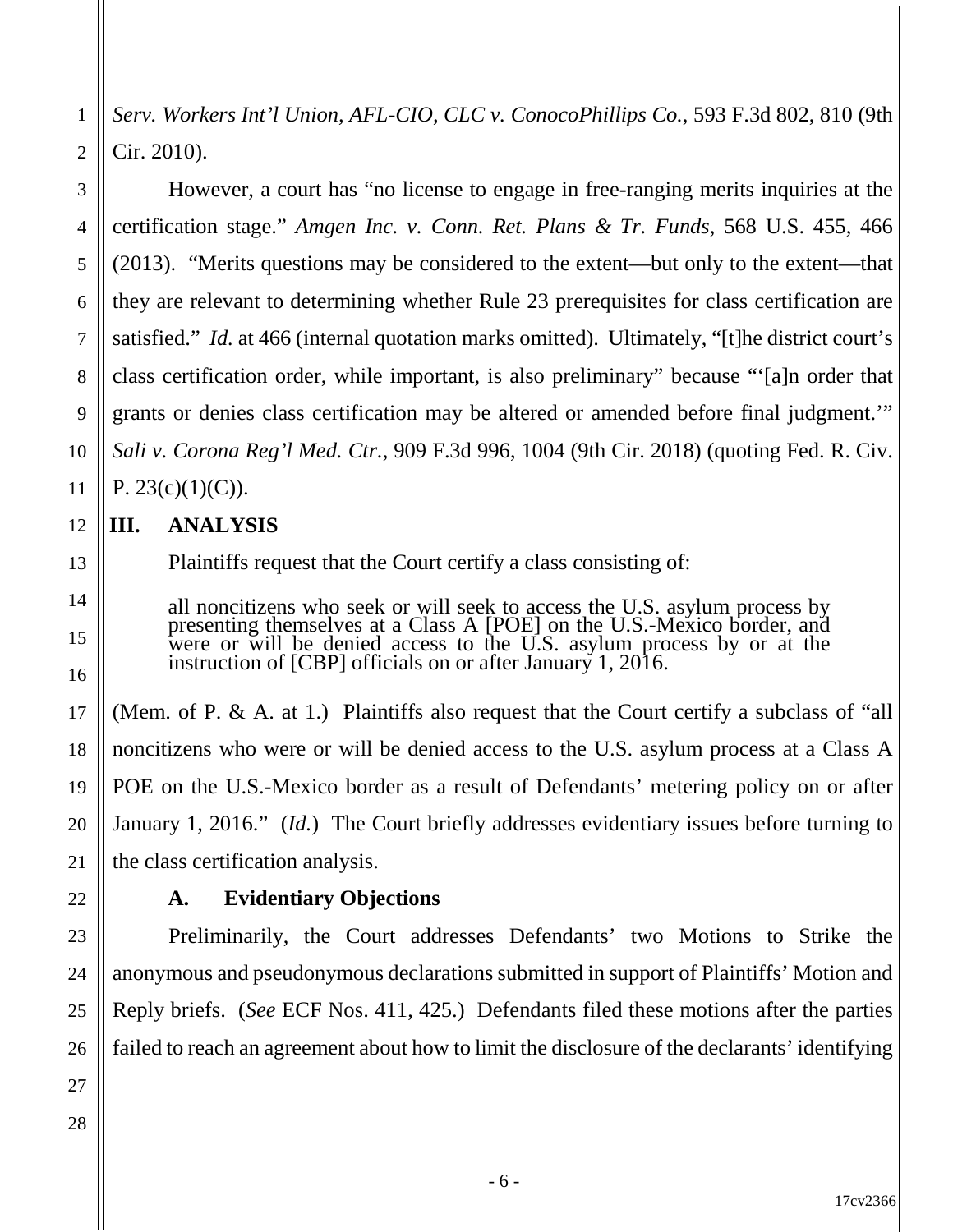1 2 3 4 5 6 information.<sup>11</sup> Defendants now move to strike 23 declarations submitted in support of Plaintiffs' Motion for Class Certification and 44 declarations submitted in support of the Reply on the basis that Plaintiffs never requested or received permission for these unidentified declarants to proceed anonymously or pseudonymously.<sup>12</sup> Because the Court did not rely on the declarations to resolve the issues raised on class certification, the Court **DENIES AS MOOT** Defendants' Motions to Strike.<sup>13</sup>

## **B. Fed. R. Civ. P. 23(a)**

7

8

9

10

11

19

20

21

22

23

24

Rule 23(a) provides that a class may be certified only if:

(1) the class is so numerous that joinder of members is impracticable; (2) there are questions of law or fact common to the class;  $(3)$  the claims or defenses of the representative parties are typical of the claims or defenses of the class; and (4) the representative parties will fairly and adequately protect the interests of the class.

12 13 14 15 16 17 18 Fed. R. Civ. P. 23(a); *see also Shady Grove*, 559 U.S. at 398. Courts refer to the Rule 23(a) factors as "numerosity, commonality, typicality, and adequacy of representation." *Mazza v. Am. Honda Motor Co.*, 666 F.3d 581, 588 (9th Cir. 2012). Plaintiffs generally bear the burden to show that their proposed subclass "independently meet[s] the requirements for the maintenance of a class action." *Officers for Justice v. Civil Serv. Comm'n*, 688 F.2d 615, 630 (9th Cir. 1982). The Court addresses each factor below and finds that Plaintiffs have satisfied the Rule 23(a) requirements.

1. Numerosity

Rule 23(a) requires that the class be "so numerous that joinder of all members is impracticable." Fed. R. Civ. P. 23(a)(1). When a class action seeks only equitable relief,

<sup>&</sup>lt;sup>11</sup> Plaintiffs' counsel twice offered to share the information with Defendants on the condition that Defendants agree to limit disclosure to only certain members of the defense team, but Defendants did not agree to Plaintiffs' terms. (*See* Decl. of Alexander Halaska in supp. of Mot. to Strike Mot. Decls. ¶¶ 4, 5, ECF No. 411-2; Decl. of Stephen Medlock in supp. of Opp'n ¶ 6, ECF No. 434-1.)

<sup>25</sup> 26  $12$  The Court previously allowed the Named Plaintiffs to proceed pseudonymously or anonymously in this case without prejudice to future challenges by Defendants at later stages of the proceedings. (*See* ECF No. 138.) Defendants do not seek to strike Named Plaintiffs' declarations in their instant Motions to Strike.

<sup>27</sup> 28  $13$  Because the Court did not consider any supporting documentation in conjunction with the Motions to Strike, the parties' Motion to Seal certain exhibits to and portions of Plaintiffs' Opposition to Defendants' Motions to Strike (ECF No. 432) is **TERMINATED AS MOOT**.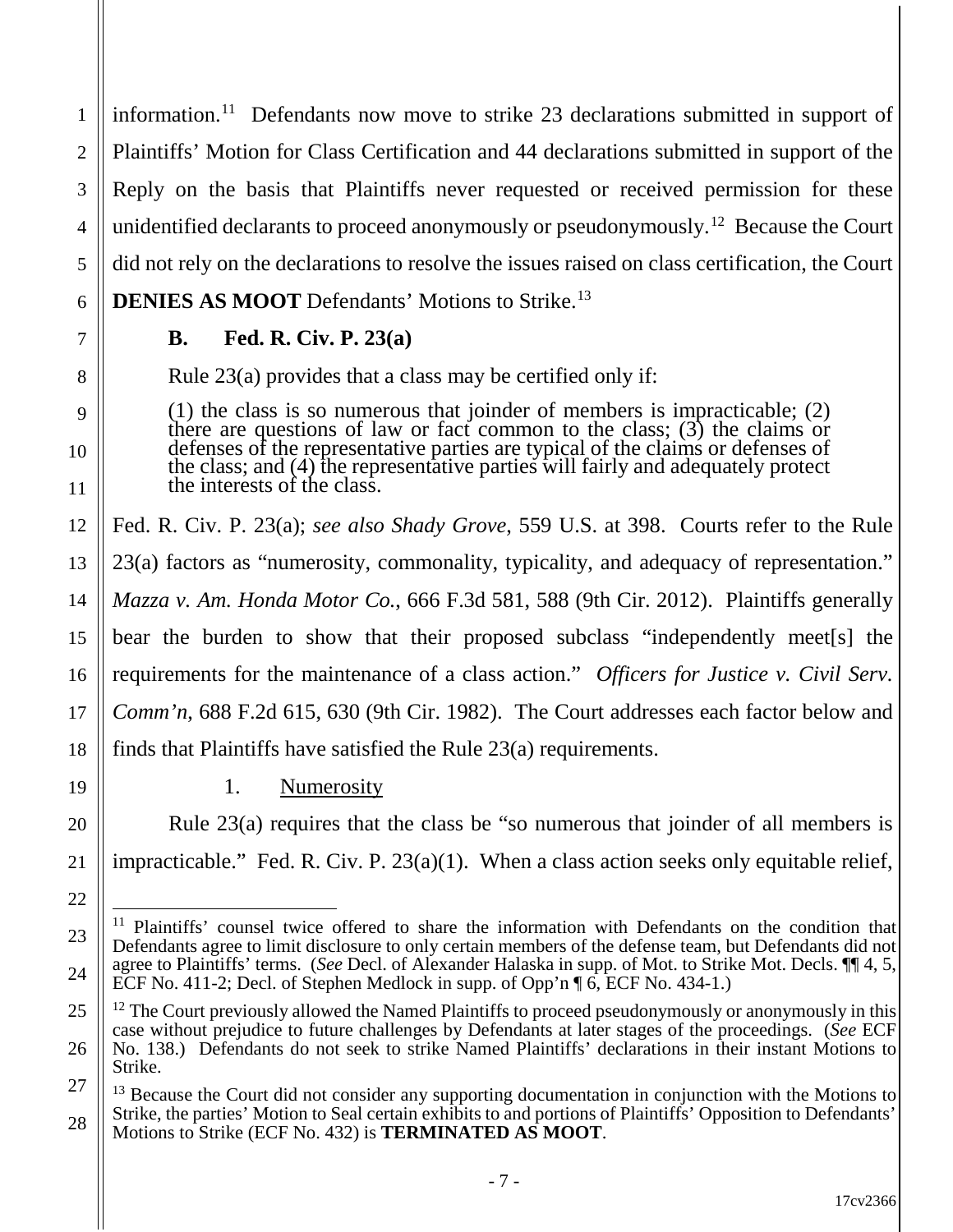as here, "the numerosity requirement is relaxed and plaintiffs may rely on the reasonable inference arising from plaintiffs' other evidence that the number of unknown and future members" of a proposed class is sufficient to make joinder impracticable. *Sueoka v. United States*, 101 F. App'x 649, 653 (9th Cir. 2004).

The numerosity requirement is generally satisfied when the class contains 40 or more members. *Consolidated Rail Corp. v. Town of Hyde Park*, 47 F.3d 473, 483 (2d Cir. 1995); *Celano v. Marriott Int'l, Inc*., 242 F.R.D. 544, 549 (N.D. Cal. 2007). Plaintiffs claim that this threshold is far exceeded in this case, noting that in Ciudad Juarez and Tijuana alone, a total of 57,460 people placed their names on waitlist in 2018 and 2019. (Mem. of P. & A. at 23.) Defendants concede that this satisfies the numerosity requirements for the subclass, *i.e.*, people who have been subjected or will be subjected to CBP's metering policy since April 2018. (Defs.' Opp'n to Mot. ("Opp'n") at 17–18, ECF No. 406.)

However, Defendants argue that Plaintiffs' class/subclass distinction is flawed because "[m]etering is so distinct from the allegations of other 'turnbacks' that the metering sub-class cannot properly be considered" derivative of the larger class.14 (*Id.* at 18.) Instead, Defendants contend, the two groups should be considered separate classes. (*Id.*) Defendants claim that under this formulation, the proposed class covering turnbacks other than metering does not meet the numerosity requirement. (*Id.*)

The Court finds no issue with the class/subclass structure. Metering, like the other conduct alleged, is one way in which CBP officers turn asylum-seekers away from POEs instead of referring them to asylum officers for credible fear interviews under 8 U.S.C. § 1225(b). The proposed class and subclass capture all individuals allegedly subject to some form of CBP conduct—metering or otherwise—that denied them access to this statutory process. The subclass of metered asylum-seekers, therefore, does not encompass anyone who is not also in the class; every individual who was or will be denied access to a POE

 $14$  Defendants' challenge to numerosity overlaps considerably with their argument regarding commonality and typicality. The Court addresses these issues in Sections III.B.2 and III.B.3, *infra*.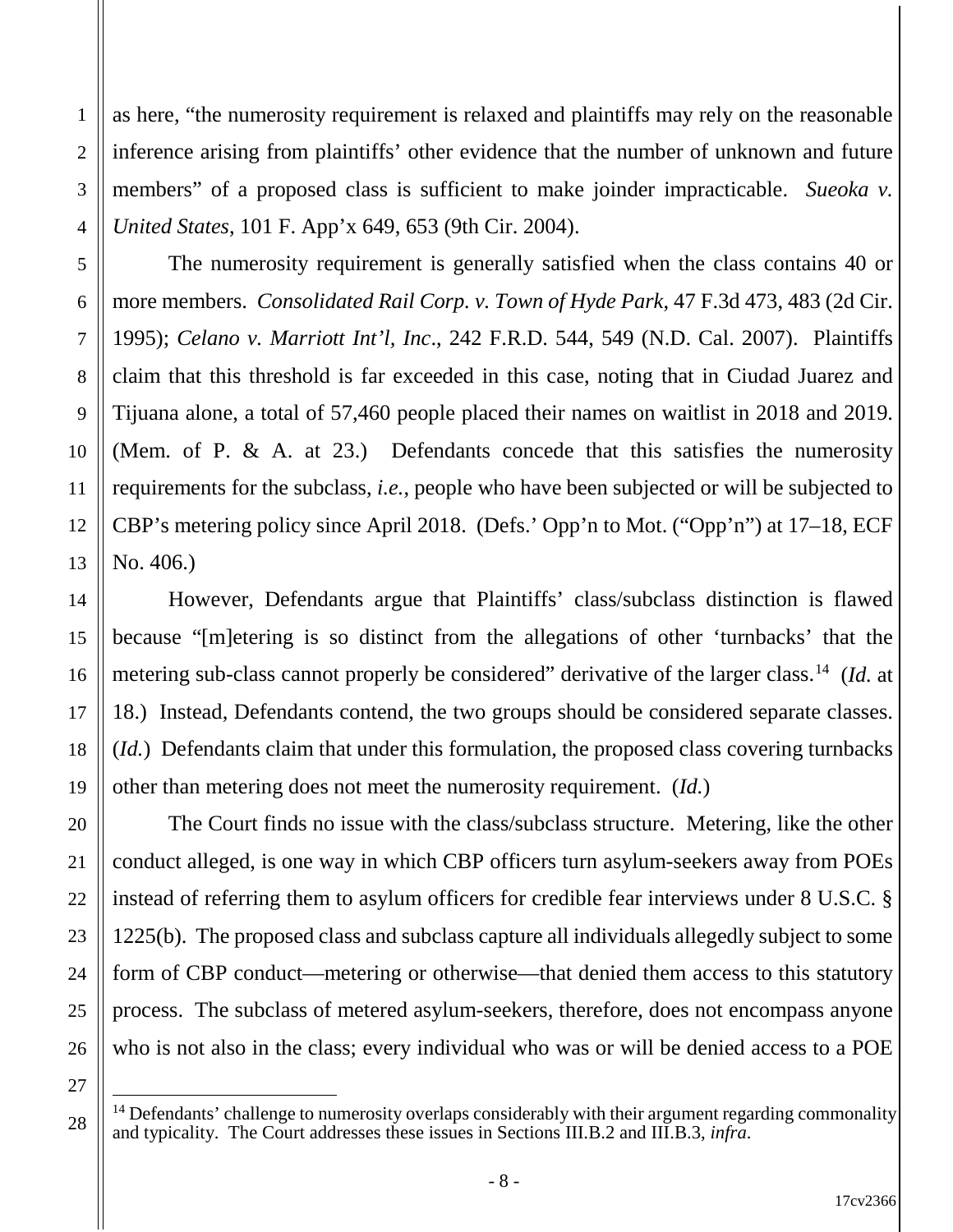necessarily includes any individual subject to metering at a POE. *C.f. Ashker v. Gov. of State of Calif.*, No. C 09-5796 CW, 2014 WL 2465191, at \*3 n.1 (N.D. Cal. June 2, 2014) (treating a proposed subclass as a separate class where plaintiff's definition of the subclass "conceivably could encompass inmates who are not members of the proposed . . . class"). Where a subclass is subsumed within larger class, as here, plaintiffs are required to show only that the subclass was sufficiently numerous to satisfy numerosity requirement. *See McCurley v. Royal Seas Cruises, Inc.*, 331 F.R.D. 142, 168 (S.D. Cal. 2019); *see also Langley v. Coughlin*, 715 F. Supp. 522, 553 (S.D.N.Y. 1989) (finding allegations that subclasses each encompassed anywhere between 30 and 250 class members were sufficient to meet numerosity requirement for class and subclass certification). Plaintiffs have done so. Thus, the Court finds numerosity is satisfied.

#### 2. Commonality

1

2

3

4

5

6

7

8

9

10

11

12

13

14

15

16

17

18

19

20

21

22

23

24

The commonality requirement requires that there be "questions of law or fact common to the class." Fed. R. Civ. P.  $23(a)(2)$ . "What matters to class certification . . . is not the raising of common questions—even in droves—but rather, the capacity of a class-wide proceeding to generate common *answers* apt to drive the resolution of the litigation." *Dukes*, 564 U.S. at 350 (quotations omitted). "All questions of fact and law need not be common to satisfy the [commonality requirement]. The existence of shared legal issues with divergent factual predicates is sufficient." *Meyer v. Portfolio Recovery Assocs.*, 707 F.3d 1036, 1041 (9th Cir. 2012) (quotations omitted). "The common contention 'must be of such a nature that it is capable of classwide resolution—which means that determination of its truth or falsity will resolve an issue that is central to the validity of each one of the claims in one stroke.'" *Id.* at 1041–42 (quoting *Dukes*, 564 U.S. at 350).

25 26 27 28 In this case, Plaintiffs argue that the commonality requirement is met because Plaintiffs have shown that "that the existence and effects of turnbacks, including metering, are systemic and capable of common proof." (Mem. of P. & A. at 27.) With respect to metering specifically, Plaintiffs state that it is undisputed that this practice applied to all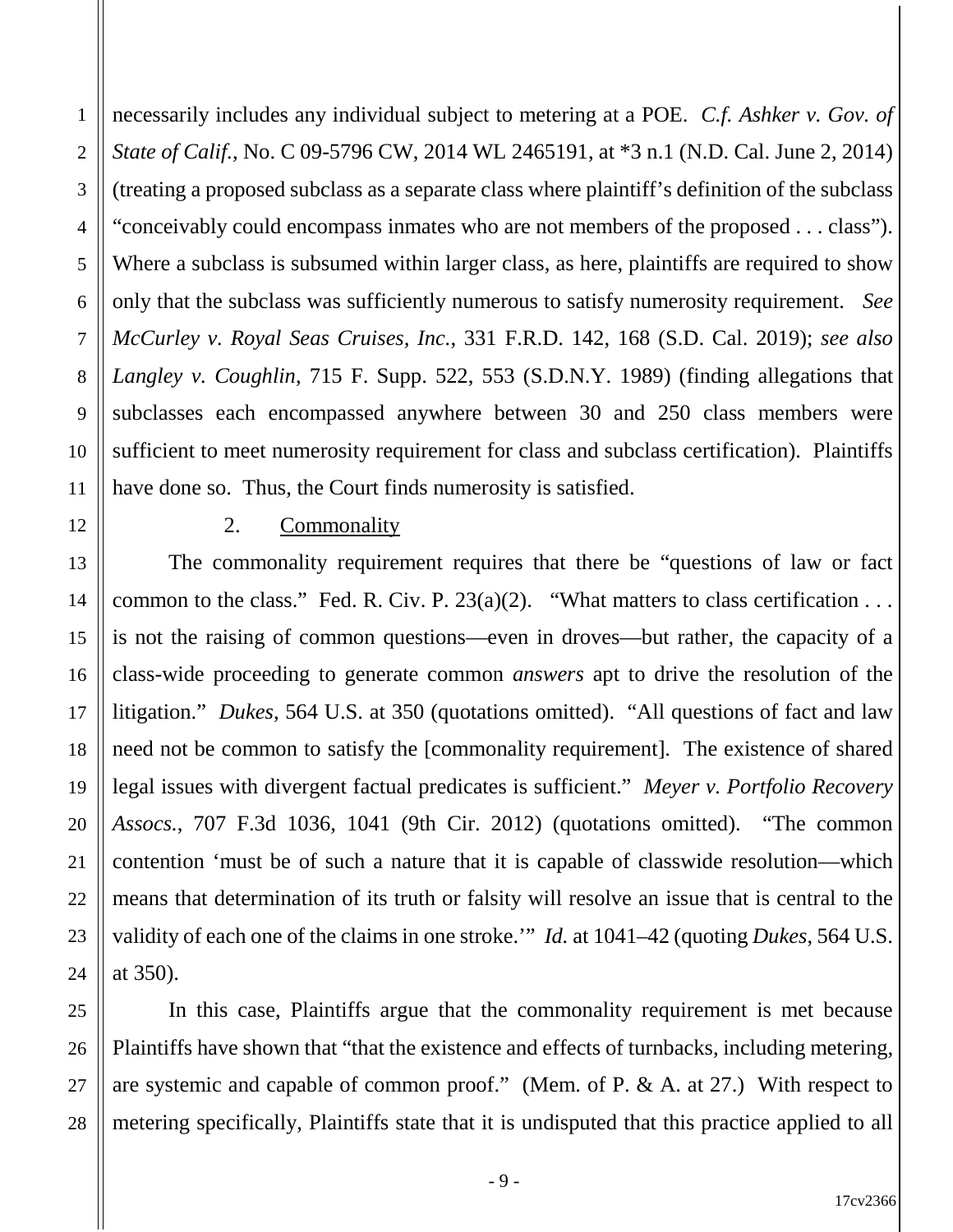1 2 POEs on the U.S.-Mexico border, regardless of capacity. (*Id.* at 26–27.) Plaintiff thus identify the following common questions of law and fact in this action:

(1) whether Defendants are misinterpreting 8 U.S.C. §§ 1158(a)(1) and  $1225(a)(1)$ , (a)(3), and (b)(1)(A)(ii) to apply only to individuals who are physically present in the  $U.S.$ ; (2) whether Defendants denied noncitizens arriving at Class A POEs on the U.S.-Mexico border access to the U.S. asylum process; (3) whether class members have been "adversely affected or aggrieved" by agency action taken by Defendants, 5 U.S.C. § 701; (4) whether Defendants "unlawfully withheld or unreasonably delayed" mandatory agency action; (5) whether Defendants denied class members due process in violation of the Fifth Amendment; (6) whether Defendants' conduct violated the universal and obligatory international norm of nonrefoulement; (7) whether Defendants' turnbacks are ultra vires; and (8) whether the Turnback Policy was adopted and implemented based on pretext and an unlawful desire to deter asylum seekers.

(*Id.* at 28.)

3

4

5

6

7

8

9

10

11

12

13

14

15

16

17

18

19

20

21

22

23

 Defendants argue that Plaintiffs' commonality argument fails for a number of reasons. First, Defendants contend that Plaintiffs fail to "identify any common policy beyond metering" regarding the broader class because the eight individuals allegedly subjected to "turnbacks" other than metering describe conduct too disparate for purposes of commonality. (Opp'n at 20–21.) Second, Defendants state that there are no questions common to the metering subclass because Plaintiffs' claims "turn on the highly-variable factual circumstances unique to each port of entry," some of which provide legitimate reasons for turnbacks and thus require "an individual assessment of the officer's use of discretion." (*Id.* at 22–23, 28–29.)

The Court is not persuaded. While Plaintiffs include eight discrete practices as the factual bases for their claims,  $15$  this does not defeat commonality where the claims themselves are still capable of class-wide resolution. In this regard, Plaintiffs identify

<sup>24</sup> 25 26 27 28 <sup>15</sup> There is evidence that the reason for these varied practices was due to the fact that despite turning asylum-seekers away since 2016, CBP had no standard practice governing the way in which officers were to carry out that objective before the issuance of the Metering Guidance in 2018. (*See* CBP Report of Investigation at 8–9 (noting that at the beginning of 2017, CBP's instructions at the San Ysidro POE about stopping undocumented individuals were "conflicting and constantly changing" and while written policy was to allow those claiming asylum into the U.S., "management instructed the [CBP officers] to direct [undocumented aliens] to the Beta group in Tijuana"); *see also* Leutert Rep. ¶¶ 45–47 (noting that "CBP officials were not using a uniform explanation for why [turnbacks] were taking place" and that metering was not standardized in 2017–2018).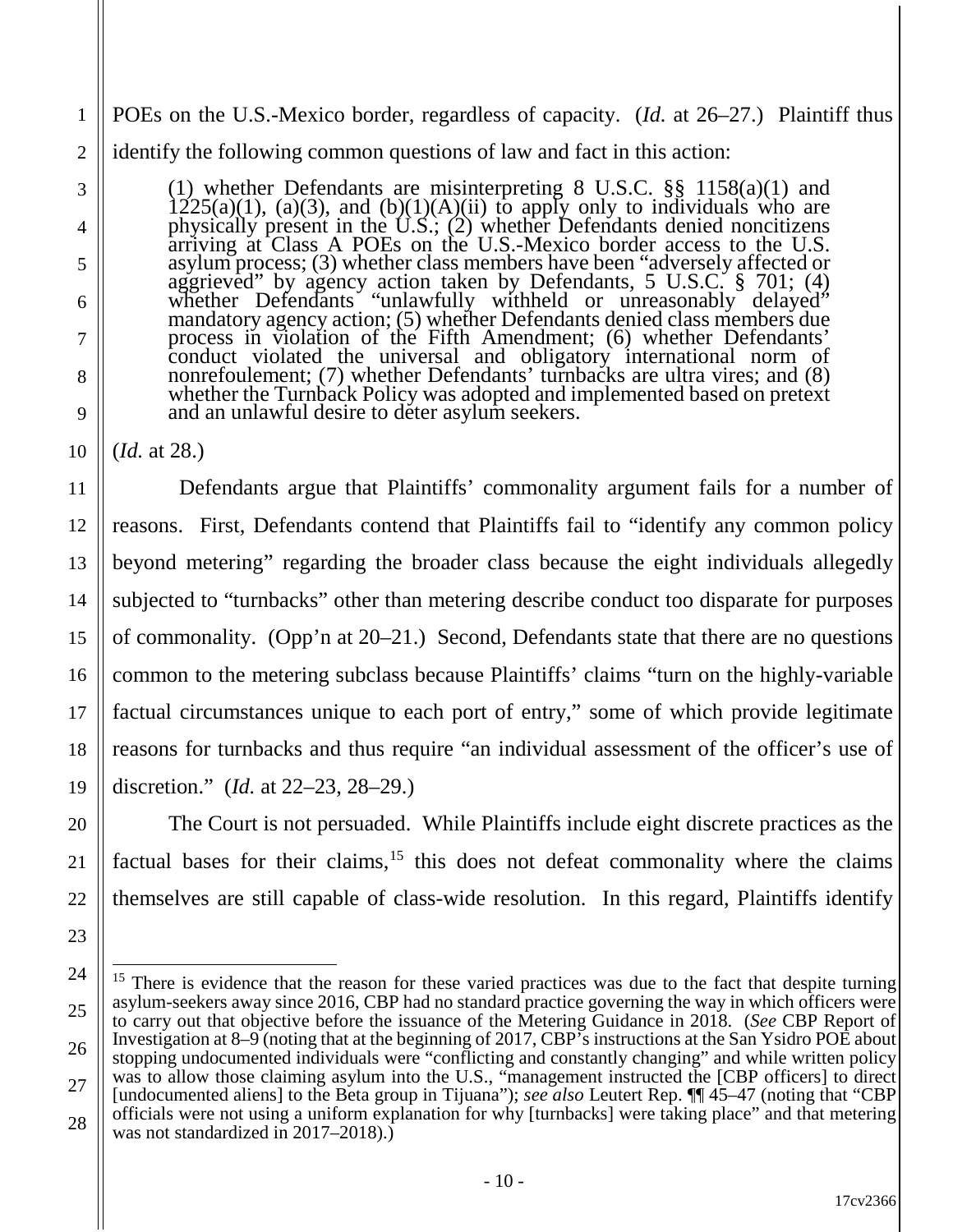1

2

sufficient commonalities between all eight practices to generate common answers in this case, including the following: (1) each practice is carried out by a single agency, CBP; (2) each furthers the administration's objective of restricting asylum access; (3) all members of the class are subject to at least one of these practices; and (4) each practice is unlawful as to every asylum-seeker, regardless of the unique circumstances at each POE. (*See* Mem. of Ps. & As. at 27 ("[T]urnbacks, including metering, are illegal regardless of Defendants' proffered justification for them.").) Thus, Defendants' argument that "potentially legitimate factors" exist to justify individual instances of metering is inapposite. 16 *See Parsons*, 754 F.3d at 678 (holding that commonality existed where the inquiry into class claims did not require a determination as to "the effect of those policies and practices upon any individual class member (or class members) or to undertake any other kind of individualized determination").

What remains for the Court to resolve on the merits is whether these practices constitute "agency actions unlawfully withheld"—namely, a refusal to inspect or process asylum-seekers by referring them for credible fear interviews under 8 U.S.C. § 1225(b). (Pls.' Reply in. supp. of Mot. ("Reply") at 5, ECF No. 413.) This is sufficient for commonality. The different factual circumstances between each class member's particular experience does not destroy commonality because there is still a common underlying legal question regarding whether each and every class member was illegally denied access to the asylum system because of Defendants' overarching policy. *See Parsons v. Ryan*, 754 F.3d 657, 678 (9th Cir. 2014) (finding commonality where putative class sought to challenge 17 statewide policies governing "the overall conditions of health care services

<sup>&</sup>lt;sup>16</sup> In any event, Plaintiffs have provided evidence to support that Defendants' capacity-related justifications for turnbacks are pretextual. (*See, e.g.*, "Prioritization Queue Management Strategy," Ex. 35 to Medlock Decl., ECF No. 389-37 (shifting from "detention capacity" to "operational capacity" and prioritizing other tasks over asylum processing); Exs. 43–47 to Medlock Decl., ECF Nos. 389-45, 389- 46, 389-47, 389-48, 390-49 (noting processing capacities at POEs and CBP's "funneling" of asylumseekers from smaller POEs to larger POEs with long wait times); Exs. 52–56 to Medlock Decl., ECF No. 389-54 through 389-58 (citing to statements by CBP and DHS officials implying intended deterrent effect of turnbacks); *see also* Dep. of Whistleblower 99:15–100:2, 111:18–25, 112:23–113:6, Ex. 3 to Medlock Decl., ECF No. 389-5 (testifying that capacity claims were false).)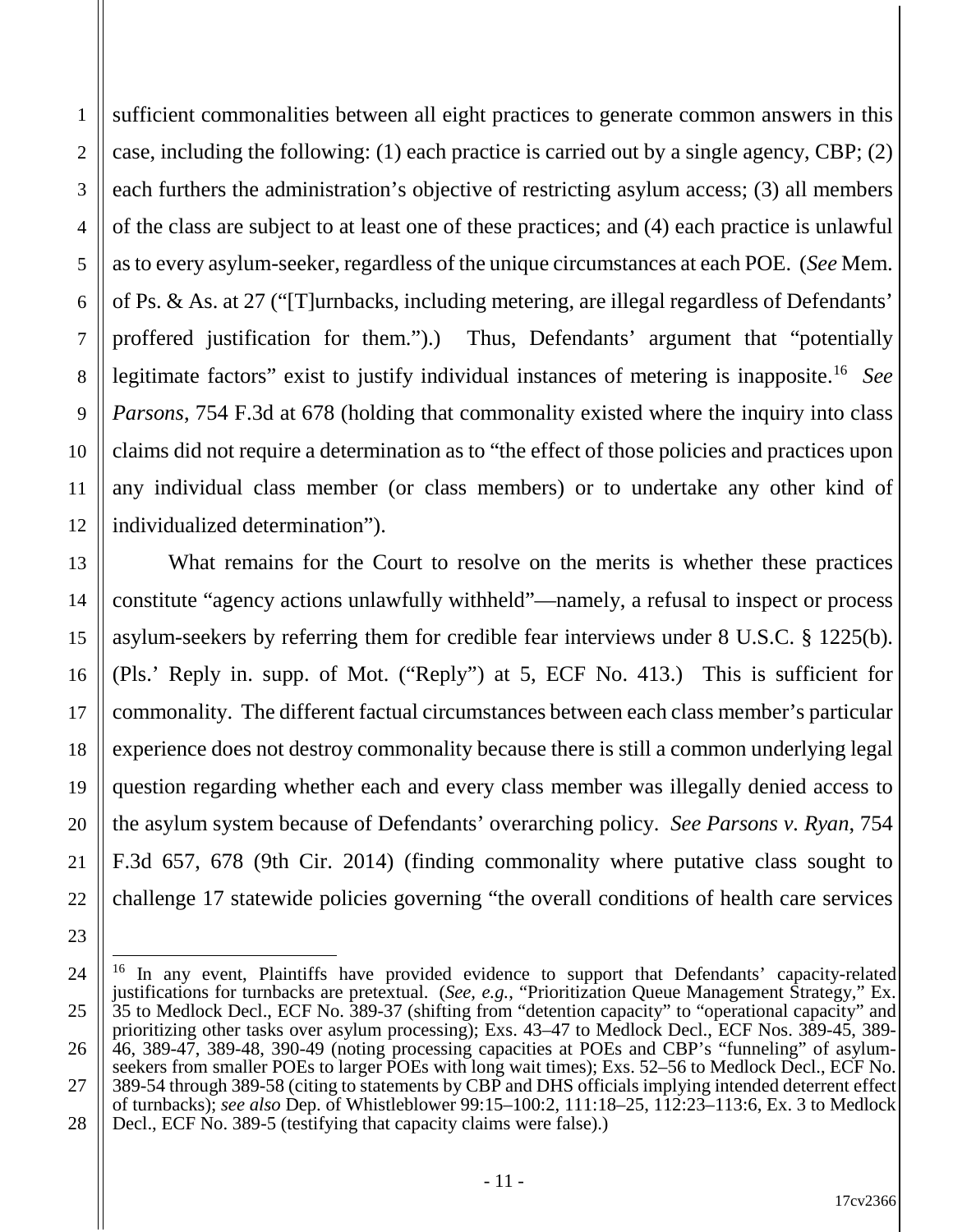and confinement" because "either each of the policies and practices [was] unlawful as to every inmate or it [was] not"); *Abdullah v. U.S. Sec. Assocs., Inc.*, 731 F.3d 952, 957 (9th Cir. 2013) ("[Commonality] does not . . . mean that every question of law or fact must be common to the class; all that Rule  $23(a)(2)$  requires is a single significant question of law or fact.") (quotations and citation omitted); *see also Armstrong v. Davis*, 275 F.3d 849, 868 (9th Cir. 2001) (finding commonality satisfied "where the lawsuit challenges a systemwide practice or policy that affects all of the putative class members"), *abrogated on other grounds by Johnson v. California*, 543 U.S. 499 (2005). The fact that "precise practices" among POEs or CBP officials differ does not mean that a constitutional or statutory floor does not apply equally to all asylum claims raised at a POE. *See Lyon v. U.S. Immigration & Customs Enf't*, 300 F.R.D. 628, 642 (N.D. Cal. 2014) (finding commonality existed where plaintiffs alleged that they were denied effective access to telephones at detention facilities, despite the variation in phone policies and practices at each facility).

Thus, the Court finds commonality satisfied for purposes of certification.

#### 3. Typicality

In general, the claims of the representative plaintiffs "need not be substantially identical" to those of all absent class members and need only be "reasonably co-extensive" to qualify as typical. *Hanlon v. Chrysler Corp*., 150 F.3d 1011, 1020 (9th Cir. 1998*)*, *overruled on other grounds by Dukes*, 464 U.S. 338. "The test of typicality is 'whether other members [of the class] have the same or similar injury, whether the action is based on conduct which is not unique to the named plaintiffs, and whether other class members have been injured by the same course of conduct.'" *Parsons*, 754 F.3d at 685 (citation omitted).

According to Plaintiffs, the claims of the 14 Named Plaintiffs illustrate the myriad ways in which denials of access to the asylum process are carried out at the southern border. While some Named Plaintiffs were able to reach the entrance to the POE building

1

2

3

4

5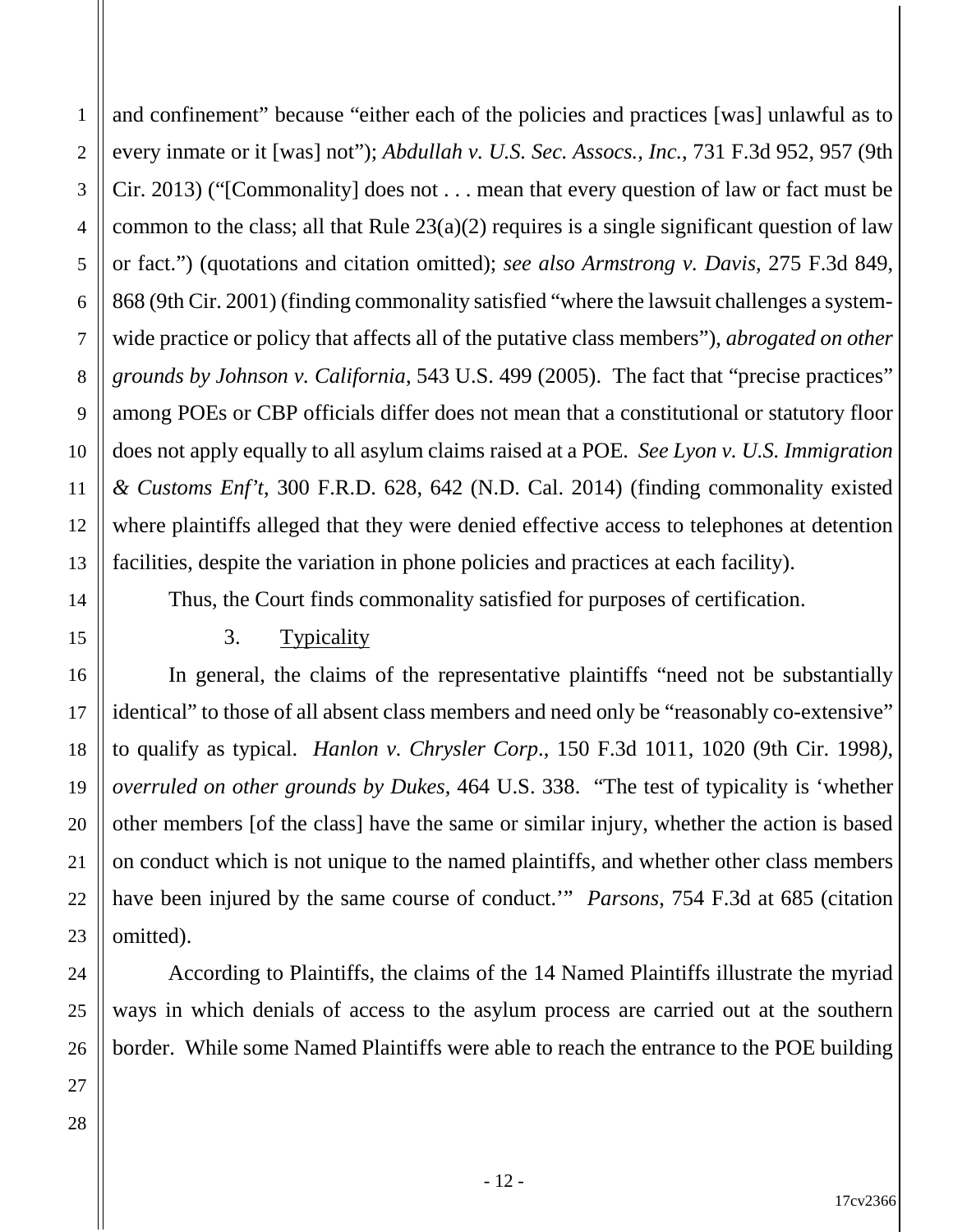or even the building itself before being turned away by CBP,<sup>17</sup> others were prevented from approaching the POE building by CBP or officials from the Government of Mexico,<sup>18</sup> often at the midpoint of the bridge that divides the United States and Mexico.19 Some were told by CBP officials that the POE was full or closed, $20$  while others were told to wait in Mexico, referred to Mexican authorities, or simply told that they could not apply for asylum.<sup>21</sup> Further, five Named Plaintiffs allege that they experienced coercion, threats, misrepresentations, and abuse as part of CBP's denial of access to the asylum process.<sup>22</sup>

The Court finds that the Named Plaintiffs' claims are all "reasonably co-extensive" of the claims of the broader class of asylum-seekers who were or will be denied access to a Class A POE "by or at the instruction of" CBP officials, and of the claims of the metered subclass. Although the mechanics and locations of the Named Plaintiffs' claims vary, they all involve the same injury—denial of access to the asylum process. The Named Plaintiffs also raise the same legal arguments as those of the class and subclass; namely, that CBP's refusal to inspect and process them violates the Immigration and Nationality Act ("INA"), the Administrative Procedures Act ("APA"), the Due Process Clause of the Fifth Amendment, and the Alien Tort Statute. (Mem. of P. & A*.* at 29–30.) Identical factual circumstances are not necessary where, as here, the claims of the Named Plaintiffs, class, and subclass are based on the same legal theories arising from the same alleged unlawful practice*. See Rodriguez v. Hayes*, 591 F.3d 1105, 1124 (9th Cir. 2010) (finding typicality where the petitioner and proposed class "raise<sup>[d]</sup> similar constitutionally-based arguments and [were] alleged victims of the same practice of prolonged detention while in

 17 (*See* Decl. of Abigail Doe ¶¶ 9–10; Decl. of Beatrice Doe ¶ 9; Decl. of Carolina Doe ¶¶ 14; Decl. of Dinora Doe ¶¶ 8, 11, 16; Decl. of Ingrid Doe ¶¶ 13, 16; Decl. of Bianca Doe ¶¶ 8, 11–14; Decl. of Victoria

Doe  $\P$  11; Decl. of Emiliana Doe  $\P$  12.)<br><sup>18</sup> (*See* Decl. of César Doe  $\P$  4; Decl. of Maria Doe  $\P$  14, 9–12.)

<sup>&</sup>lt;sup>19</sup> (*See* Decl. of Roberto Doe ¶ 2–4; Decl. of Maria Doe ¶ 7; Decl. of Juan Doe ¶ 6, 9; Decl. of Úrsula Doe ¶ 6, 9.) <sup>20</sup> (*See* Decl. of Beatrice Doe ¶ 10, 12; Decl. of Jose Doe ¶ 18; Decl. of Roberto Doe ¶ 5; Decl. of Bianca Doe ¶ 8; Decl. of Juan Doe ¶ 6; Decl. of Úrsula Doe ¶ 6; Decl. of Emiliana Doe ¶ 12.)

 $\frac{200}{1}$  (*See* Decl. of Abigail Doe ¶ 15; Decl. of Ingrid Doe ¶| 15, 16; Decl. of Jose Doe ¶| 9, 18–19; Decl. of Maria Doe ¶ 4; Decl. of Bianca Doe ¶¶ 11–14; Decl. of Victoria Doe ¶ 11.)<br><sup>22</sup> (*See* Decl. of Abigail Doe ¶¶ 13–18; Decl. of Beatrice Doe ¶¶ 9, 12, 20–21, 24; Decl. of Carolina Doe

 $\P$ [16, 18–21, 23–24, 26; Decl. of Dinora Doe  $\P$ [9, 12, 16–17; Decl. of Jose Doe  $\P$  12.)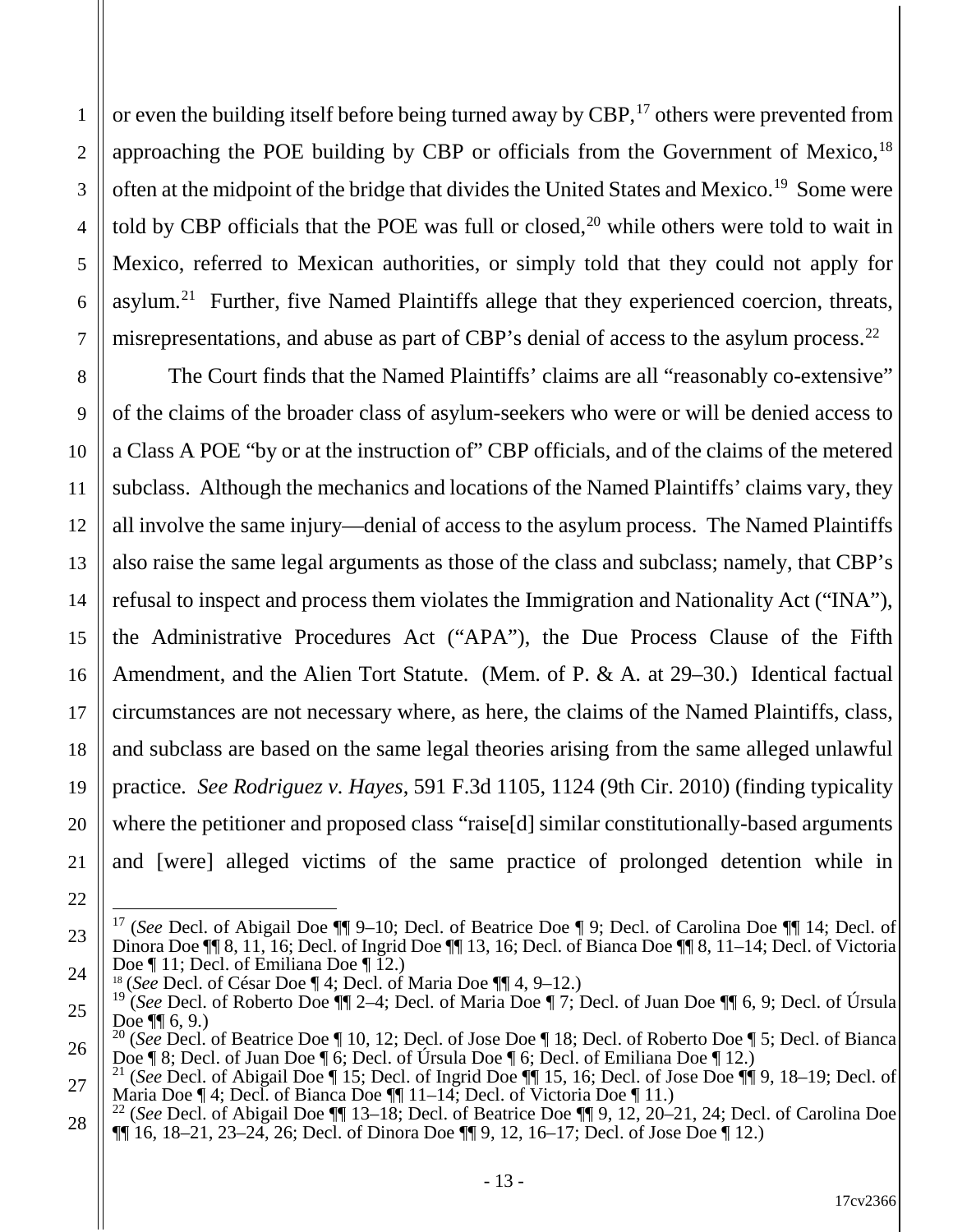immigration proceedings"). Further, there is no indication that these denials were unique to Named Plaintiffs; indeed, given the undisputed number of people on waitlists, it is clear that others have been subjected to this same course of conduct.

Defendants raise several challenges to typicality. First, Defendants contend that the claims of Plaintiffs Abigail Doe, Beatrice Doe, Carolina Doe, Dinora Doe, and Ingrid Doe are not typical of the putative subclass members' claims because they allege they were turned back by CBP officers before the Metering Guidance was issued in 2018. (Opp'n at 31–32.) However, the Court is not persuaded by any suggestion that these claims are atypical simply because of their timing. Plaintiffs have alleged, with citation to supporting evidence, that Defendants began metering asylum seekers at the San Ysidro POE in 2016 and that the metering policy adopted in 2018 was merely a formalization of this process.<sup>23</sup> As such, the Court does not find that the chronology of these Plaintiffs' claims means they are not reasonably co-extensive of the subclass's metering claims.

Second, echoing their challenge to the commonality requirement, Defendants state they "can raise unique factual defenses" as to each Named Plaintiff's individual turnback at a POE that defeats typicality for both the class and subclass. (Opp'n at 32–33.) By way of example, they state that the unlawfulness of Roberto Doe's turnback, given the timing, "depends on whether the government's delay in processing him was unreasonable in light of other congressionally-mandated activities occurring at the port that day[.]" (*Id.* at 32.) This appears to be another iteration of Defendants' argument that other "potentially legitimate factors" could provide legal justification for the decision to turn back asylumseekers at POEs. Again, this argument misunderstands Plaintiffs' core legal claim that all turnbacks are illegal regardless of the proffered justification. *See* Section III.B.2., *supra*.

Lastly, Defendants contend that in some Plaintiffs' cases, they were "intercepted by Mexican officials" or otherwise did not encounter CBP officials and were therefore not

1

 <sup>23</sup> *See* Rule 30(b)(6) Dep. of U.S. CBP 241:9–242:6, Ex. 1 to Medlock Decl., ECF No. 389-3 (noting that metering began in 2016 with influx of Haitian migrants); Dep. of Todd Owens 38:9–16, 100:2–6 (testifying that metering has been in place from 2016 to present).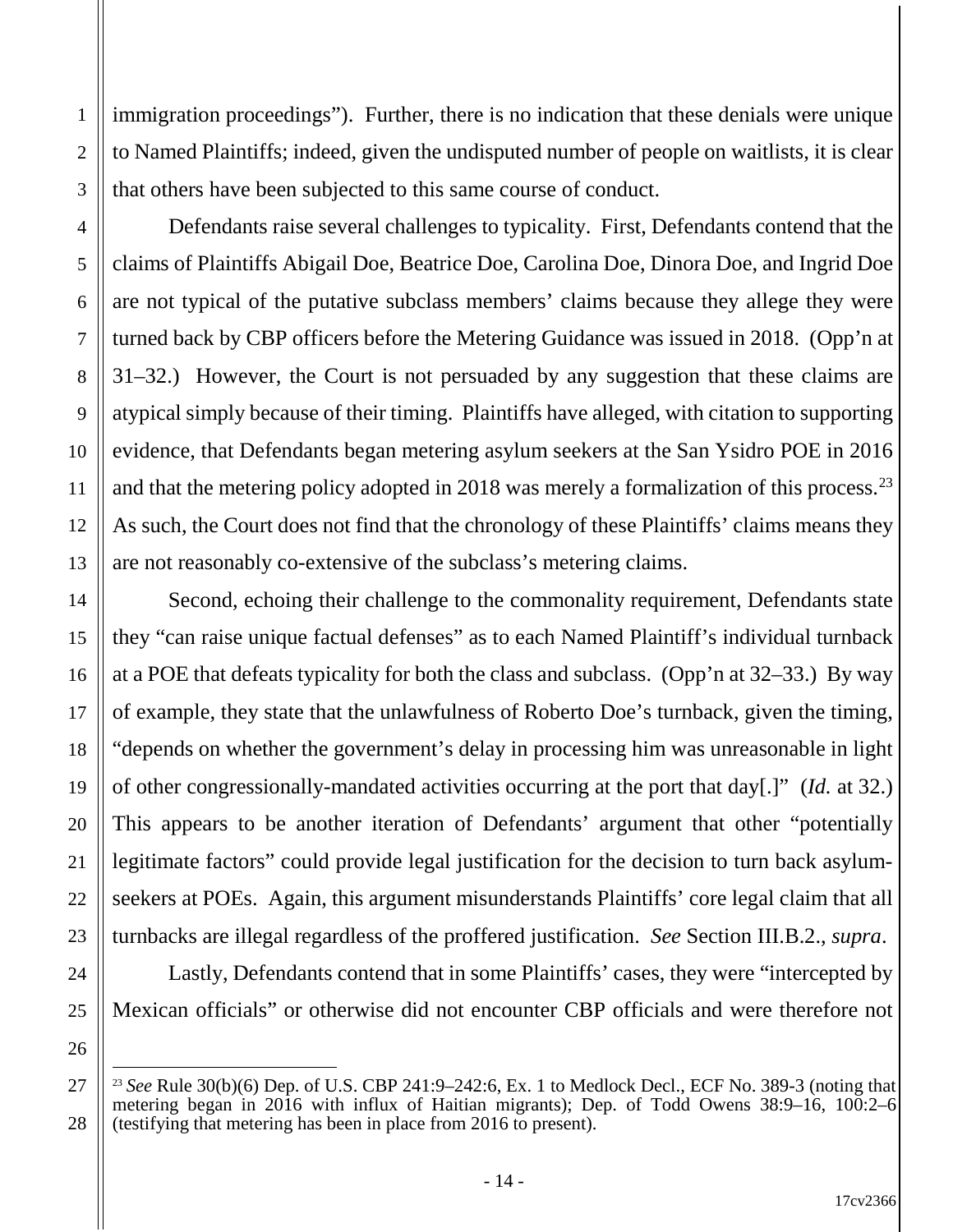subject to the enumerated turnback practices. (Opp'n at 32–33.) However, Plaintiffs have sufficiently supported their arguments at this stage that Mexican officials acted at the direction of CBP officials as part of the metering policy.<sup>24</sup> Moreover, to the extent some asylum-seekers placed themselves on waitlists without approaching a POE at all pursuant to the understanding that metering was in effect at the U.S.-Mexico border, these claims are also reasonably-coextensive of the Named Plaintiffs' claims. The Court sees no meaningful difference between asylum-seekers who metered directly by CBP at or near a POE and those who placed their names on waitlists after receiving information about the practice from third parties, such as Mexican officials or other asylum-seekers.25

Thus, the Court therefore finds typicality has been met.

1

2

3

4

5

6

7

8

9

10

11

12

13

14

15

16

17

18

19

# 4. Adequacy of Representation

For the class representatives to adequately and fairly protect the interests of the class, two criteria must be satisfied. "First, the named representatives must appear able to prosecute the action vigorously through qualified counsel, and second, the representatives must not have antagonistic or conflicting interests with the unnamed members of the class." *Lerwill v. Inflight Motion Pictures, Inc*., 582 F.2d 507, 512 (9th Cir. 1978). Defendants do not contest the adequacy of the representation in this case.

The Court finds no evidence that the proposed class representatives have any

<sup>20</sup> 21 22 23 24 25 26 <sup>24</sup> See, e.g., Sept. 4, 2016 Email, Ex. 40 to Medlock Decl., ECF No. 389-42 ("Yesterday was the first day we have coordinated with [G]rupo [B]eta to slowdown the intake process."); Queue Management Brief (AOL-DEF-00517231), Ex. 41 to Medlock Decl., ECF No. 389-43 ("CBP has established a collaborative bi-national effort with The Government of Mexico (GoM) . . . to assist in slowing the flow of individuals to the border."); Nov. 22, 2016 Email, Ex. 54 to Medlock Decl., ECF No. 389-56 ("Mexican Immigration/Grupo Beta are handling the metering for San Ysidro and Calexico."); *see also* Decl. of Roberto Doe ¶ 6 (stating that a CBP official called Mexican immigration officials to "come and pick up" asylum-seekers from POE); Decl. of César Doe ¶¶ 4–6 (attesting that Grupo Beta told him that he "would need to go through them to apply for asylum"); Decl. of Juan Doe ¶ 9 (stating that Mexican officials were "standing on the sidewalk checking people's documents before they could reach the American officials standing in the middle of the bridge); "FW: General Update on Migrant Caravan," Ex. 29 to Mot., ECF No. 389-31 (summarizing updates from and coordination with Mexican Government and Grupo Beta regarding migrant caravan).

<sup>27</sup> 28 <sup>25</sup> Two Named Plaintiffs did not initially approach POEs on the advice of third parties that they would first need to put their names on waitlists. (*See* Decl. of Cesar Doe ¶ 4 (told by Grupo Beta that "they would put [him] on a list and give [him] a number"); Decl. of Emiliana Doe  $\P\P 9-11$  (learned about waitlist from another asylum-seeker and placed herself on the list in the parking lot next to the Chaparral POE.)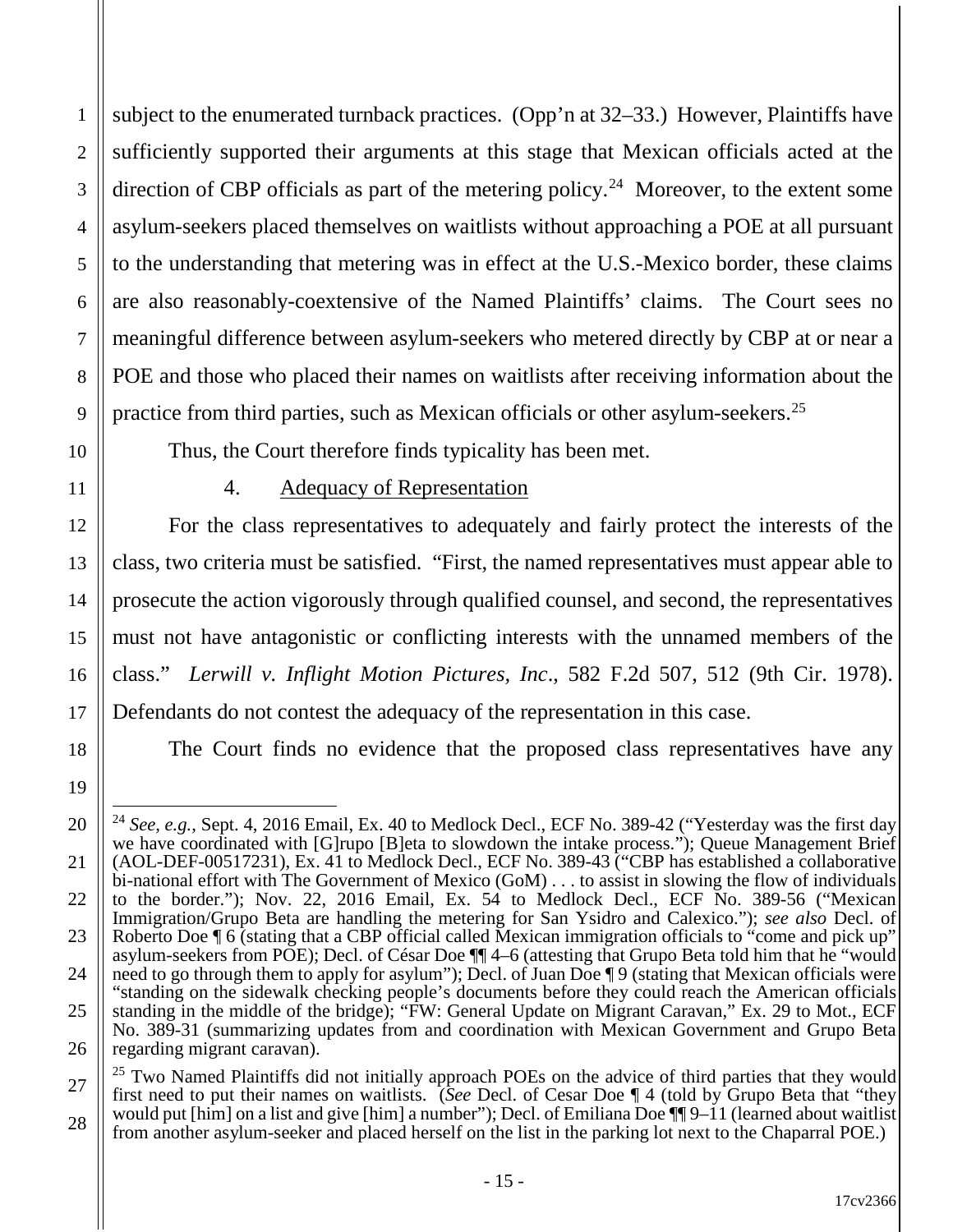antagonistic or conflicting interests with the unnamed members of the class, and counsel has shown that they are qualified and willing to prosecute this action vigorously. (*See* Medlock Decl.  $\P$  4–5, ECF No. 390-2.) Thus, the requirements of Rule 23(a)(4) have been met.

### **C. Fed. R. Civ. P. 23(b)(2)**

1

2

3

4

5

6

7

8

9

10

11

12

13

14

15

16

17

18

19

20

21

22

23

24

25

26

27

28

If a proposed class satisfies Rule  $23(a)$ 's requirements, then the proposed class must also qualify as one of the types of class actions Rule 23(b) identifies. Fed. R. Civ. P. 23(b); *Ellis v. Costco Wholesale Corp.*, 657 F.3d 970, 979–80 (9th Cir. 2011). Plaintiffs seek certification of the class and subclass pursuant to Rule  $23(b)(2)$ . (Mem. of P. & A. at 6.)

Rule 23(b)(2) permits class certification when "the party opposing the class has acted or refused to act on grounds that apply generally to the class, so that final injunctive relief or corresponding declaratory relief is appropriate respecting the class as a whole." Fed. R. Civ. P. 23(b)(2). The Ninth Circuit has held that "'it is sufficient' to meet the requirements of Rule 23(b)(2) [when] 'class members complain of a pattern or practice that is generally applicable to the class as a whole.'" *Rodriguez*, 591 F.3d at 1125 (quoting *Walters v. Reno*, 145 F.3d 1032, 1047 (9th Cir. 1998)). "The rule does not require [the Court] to examine the viability or bases of class members' claims for declaratory and injunctive relief, but only to look at whether class members seek uniform relief from a practice applicable to all of them." *Id.* at 1125; *see also Dukes*, 564 U.S. at 360 ("The key to the (b)(2) class is the indivisible nature of the injunctive or declaratory remedy warranted—the notion that the conduct is such that it can be enjoined or declared unlawful only as to all of the class members or as to none of them.") (internal quotation marks omitted).

The Court finds that Rule 23(b)(2)'s requirements are plainly met. Plaintiffs Prayer for Relief requests that this Court: (1) declare that Defendants' Turnback Policy violates the INA, APA, the Due Process Clause of the Fifth Amendment, and/or principles of nonrefoulement; and (2) issue injunctive relief prohibiting Defendants from continuing to implement the Policy and requiring Defendants to implement oversight and accountability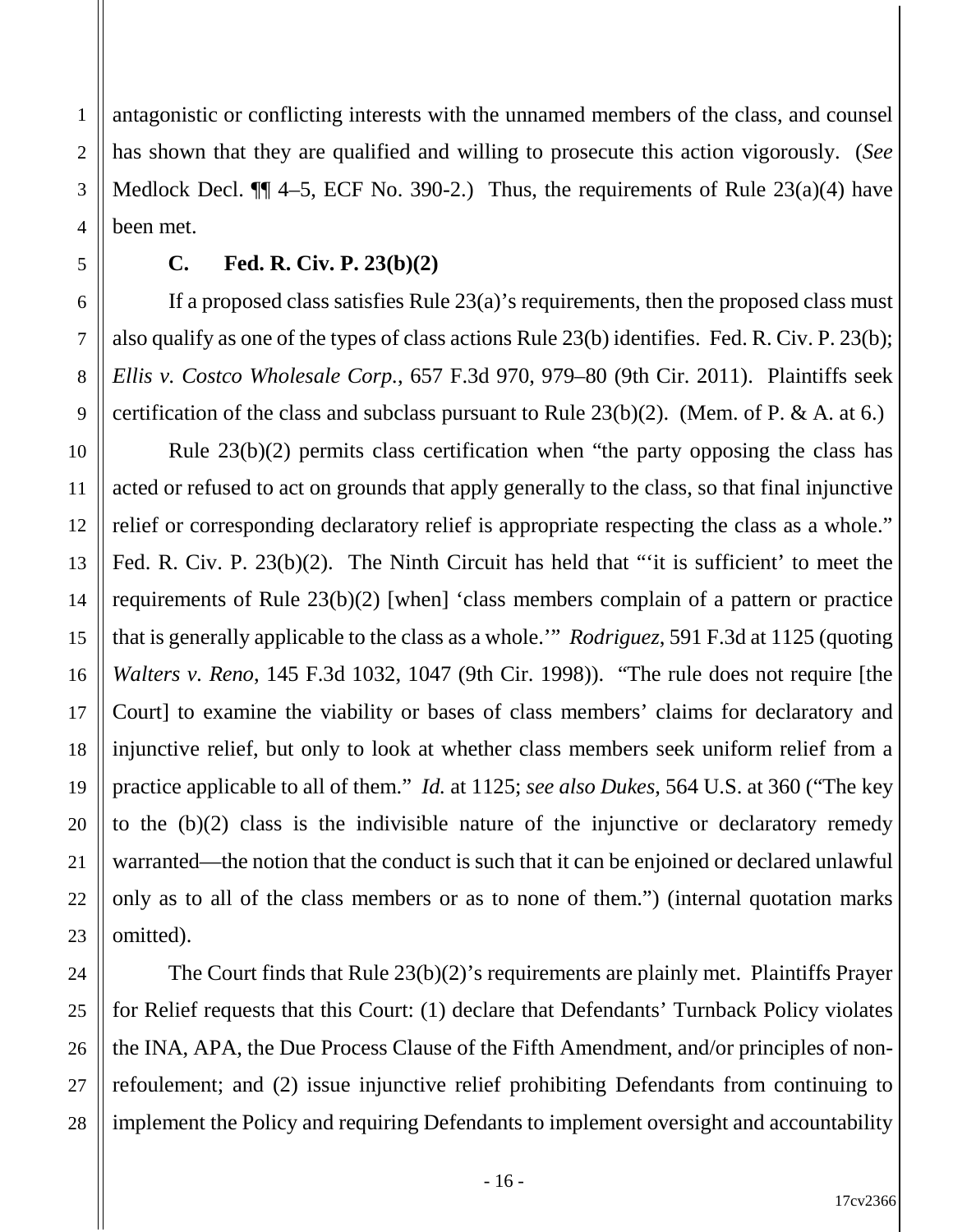procedures related to inspecting and processing asylum-seekers at POEs along the southern border. (SAC ¶ 304.) This relief would benefit the Named Plaintiffs as well as all members of the proposed class and subclass in the same manner in a single stroke. *See Parsons*, 754 F.3d at 689 ("[E]very [member] in the proposed class is allegedly suffering the same (or at least a similar) injury and that injury can be alleviated for every class member by uniform changes in . . . policy and practice."); *see also Inland Empire-Immigrant Youth Collective v. Nielsen*, No. EDCV 17-2048 PSG (SHKx), 2018 WL 1061408, at \*12 (C.D. Cal. Feb. 26, 2018).

1

2

3

4

5

6

7

8

9

10

11

12

13

14

15

16

17

18

19

20

21

22

23

24

25

26

27

28

Defendants claim that because the evidence does not support that CBP officers acted generally to implement each of the eight distinct practices alleged by Plaintiffs, there is no evidence a "Turnback Policy" is applicable to the broader class and therefore no basis for finding that CBP officials "acted or refused to act on grounds that apply generally to the class" as required under Rule  $23(b)(2)$ . (Opp'n at 34 ("There is no evidence that Defendants have acted generally to . . . take[] any of the other myriad actions that Plaintiffs claim is part of the same general course of conduct." $)$ .)<sup>26</sup>

This argument is without merit. Factual differences among class member claims is not a focus of the Rule 23(b)(2) inquiry. *See Walters*, 145 F.3d at 1047 (noting that "the government's dogged focus on the factual differences among the class members appears to demonstrate a fundamental misunderstanding" of Rule 23(b)(2)). Plaintiffs allege that CBP officers refused to process asylum-seekers, an act which they claim is unlawful regardless of the grounds for the refusal. (*See* Mem. of P. & A. at 9 (arguing alternatively that all turnbacks "are categorically unlawful because they exceed CBP's authority" or that turnbacks in this case are unlawful because "they are based on pretext and an unlawful deterrence motive").) The officers' refusal to process asylum-seekers, therefore, is the generally applicable ground for class-wide relief under Rule 23(b)(2). *See Walters*, 145

<sup>&</sup>lt;sup>26</sup> Defendants also note that if Rule  $23(b)(2)$  requirements are met, "there are important limits on the relief available to a 23(b)(2) class." (Opp'n at 35.) Because these contentions concern the scope of the requested injunctive relief, which falls outside the class certification inquiry, the Court does not address these arguments in this Order.